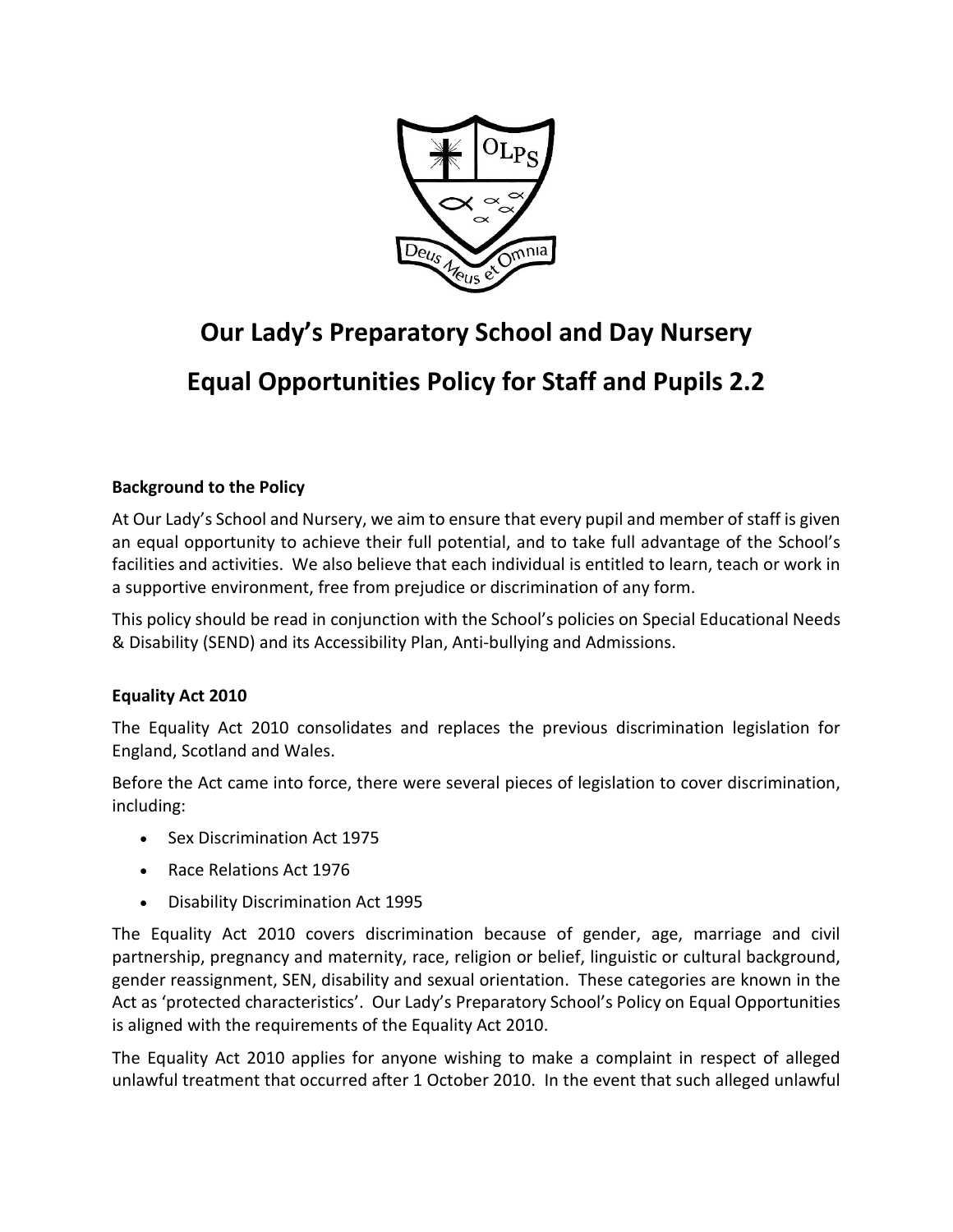treatment occurred prior to 1 October 2010, then such a complaint would need to be made under the preceding legislation.

From September 2012, it is a duty to provide auxiliary aids and services "where a disabled person would, but for the provision of the auxiliary aid, be put at a substantial disadvantage in relation to a relevant matter in comparison with persons who are not disabled".

Our Lady's will take all reasonable steps and make reasonable adjustments, bearing in mind the constraints of the building, in order to provide such aids.

<https://www.gov.uk/equality-act-2010-guidance>

## **Aims and Objectives**

The aims & objectives of this policy are for Our Lady's Preparatory School and Nursery:

- To be free from discrimination and stereotyping
- To promote the self-esteem, and to develop the social and emotional growth, of each child throughout the School and Nursery and, in particular, through the School's pastoral system and the Personal, Social Health and Economic (PSHE) curriculum.
- To provide both boys and girls with full access to a broad and balanced curriculum, together with extra-curricular opportunities, according to their individual needs and requirements
- To recognise and celebrate the cultural and ethnic diversity of children, parents, staff and visitors, welcoming the enrichment of the environment which this brings, and to foster positive attitudes towards our multi-cultural society.
- To promote positive images and role models to avoid prejudice and raise awareness of related issues, e.g. through the provision of resources, such as posters, books, materials and equipment, that are multicultural and non-sexist
- To provide opportunities within the life of the Nursery / School and to increase religious awareness and understanding, and to forge links with the wider community
- To create, through example and education, an environment of mutual respect and tolerance, and help children to understand that discriminatory behaviour and remarks are hurtful, unacceptable and that the school has a zero tolerance with regard to such behaviour.
- To ensure that no pupil or pupils are ever discriminated against by teaching in the school (including disabled pupils, please refer to the SEND Policy).

## **Responsibilities**

The Headmaster and Senior Management Team are responsible for ensuring equal opportunities in the School, Nursery and in the Curriculum.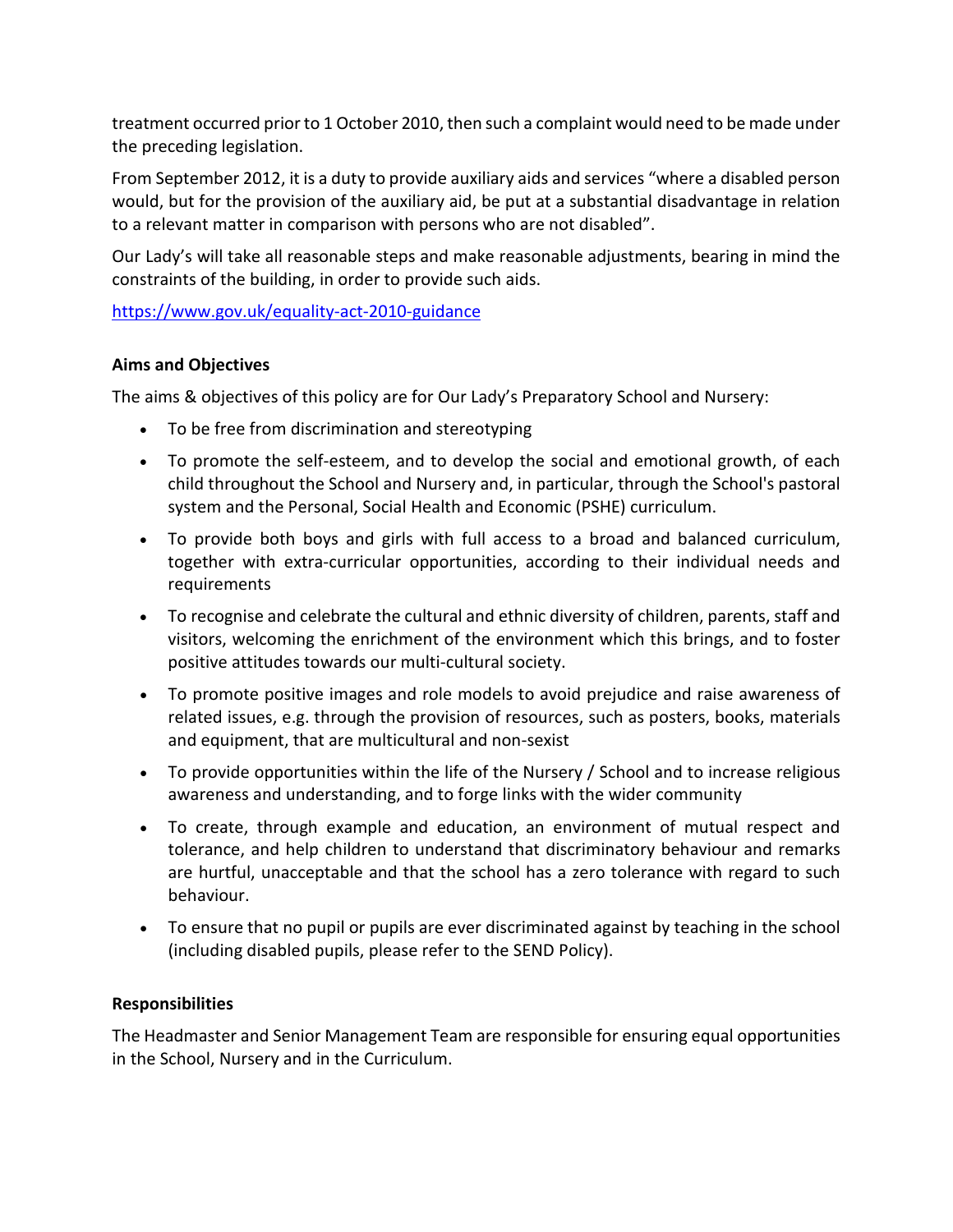All staff members are responsible for following this Policy and reporting incidents of unequal treatment or discrimination to an appropriate member of the Senior Management Team. Staff members are also encouraged to challenge any cultural bias or stereotyping that may arise during the course of their work.

## **Policy Details**

## Admissions:

Both School and Nursery welcome applications from potential pupils with as diverse a range of backgrounds as possible. This enriches our community and is vital in preparing our pupils for today's world. Please see the Admissions Policy for further details.

## Access to Educational Opportunities:

All staff understand the importance of providing a challenging and enjoyable programme of learning and development, and undertake to make reasonable adjustments to enable all to participate in this programme, including children with special educational needs or learning difficulties or disabilities. Please see the SEND Policy for further information regarding the support that can be provided. The named SENCO for the School is Susan Hogarth, the Nursery is Natalie John - both report to the Headmaster.

## Physical Environment:

The School and Nursery will make every effort to ensure that no child, parent or staff member is disadvantaged by the School environment due to a disability, although it needs to be recognised that the physical layout of some of the building may restrict the movement of individuals with particular mobility difficulties. (See Special Needs Policy & Accessibility Plan).

Pupil displays around the School will reflect diversity across all aspects of equality of opportunity. Promoting and valuing diversity and differences: We endeavour to make Our Lady's Preparatory School and Nursery a welcoming place for all, and appropriate opportunities will be given to children to explore, acknowledge and value the similarities and differences between themselves and others.

Resources are chosen to give the children a balanced view of the world and an appreciation of the diversity of our multi-racial society. As far as possible, resources will show a variety of role models, e.g. disabled people carrying out similar jobs to able bodied people, mothers and fathers carrying out parenting roles, old and young helping out in the community, etc. We celebrate a range of festivals and positively reflect on a range of communities through our choice of activities. We also invite volunteers, local speakers or personalities, who reflect the diversity of the local community, to visit the School.

We recognise the different learning styles of children, particularly between girls and boys, and make appropriate provision within the curriculum to ensure each child receives the best opportunity to develop their skills and abilities.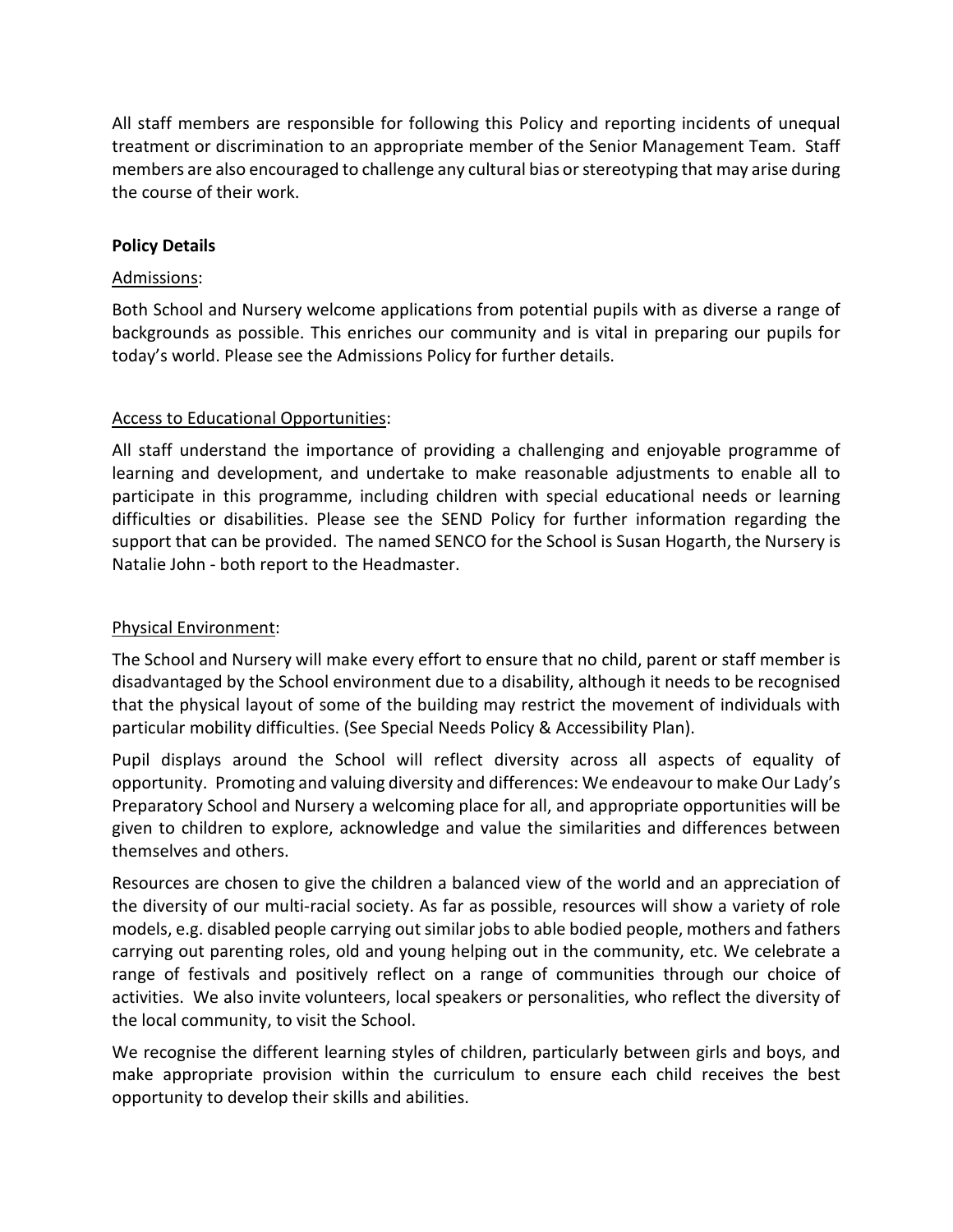Discriminatory Behaviour: Discriminatory remarks made by children, parents or staff members are unacceptable and action will always be taken. It is, however, recognised that in our youngest children, the comments can be harmless and due to a lack of understanding. We help children to understand that discriminatory behaviour and remarks are hurtful and unacceptable through PSHE, R.E., assemblies, pastoral work and generally in all aspects of school life and in the curriculum.

Equal Opportunity Principles for Current or Prospective Employees: Our Lady's Preparatory School is opposed to all forms of unlawful and unfair discrimination. All job applicants, employees and others who provide services for us will be treated fairly and will not be discriminated against for having any 'protected characteristic' (under the Equality Act 2010).

Decisions about recruitment and selection, promotion, training or any other benefit will be made objectively and without unlawful discrimination. Please refer to the Special Educational Needs & Disability Policy, the Accessibility Plan and the Mentor Handbook stored in the School office.

The School recognises that the provision of equal opportunities in the workplace is not only good management practice but that it also represents sound business sense. Our equal opportunities policy will help all those who work for us to develop their full potential and the talents and resources of the School's employees will be utilised fully to maximise the educational opportunities offered to the children.

All staff are aware that Corporal Punishment is not allowed at Our Lady's *under any circumstances*, with this ban applying to all members of staff without exception.

Teachers/Staff are permitted to use 'physical intervention' to avert an immediate danger of personal injury to, or an immediate danger to the property of, a person (including the child). This is addressed in detail in the Behaviour Policy.

Our Lady's Preparatory School and Nursery, as an employer, is committed to:

- Promoting equality of opportunity for all its members of staff.
- Promoting a good and harmonious working environment in which everyone is treated with respect.
- Preventing occurrences of unlawful direct discrimination, indirect discrimination, harassment and victimisation.
- Fulfilling all its legal obligations under the equality legislation and associated codes of practice.
- Taking lawful affirmative or positive action, where appropriate and necessary.
- Regarding all breaches of equal opportunities policy by employees as misconduct which could lead to disciplinary action being taken.